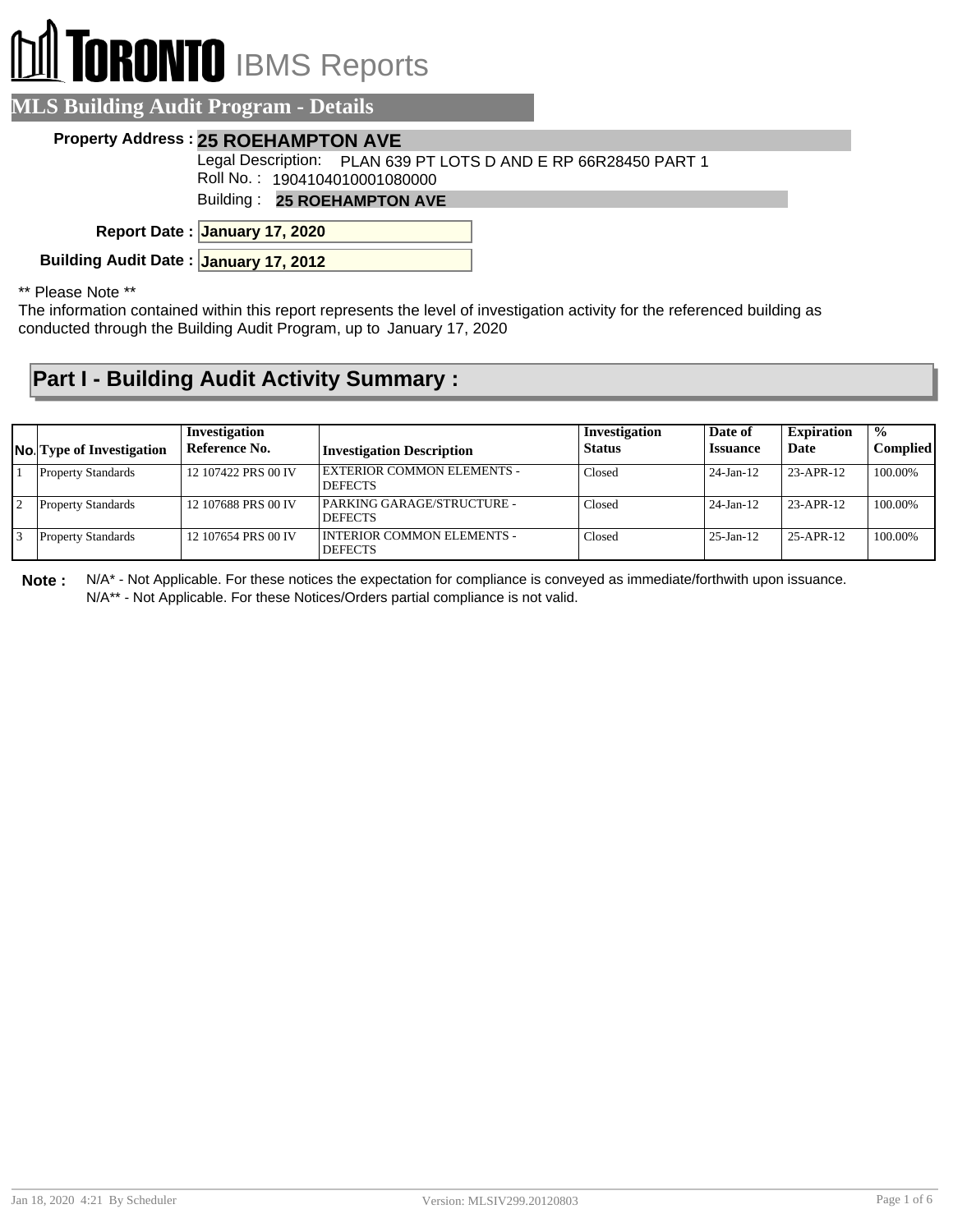## **Part II - Building Audit Details for Property Standards Orders :**

|                           |                                                            |        |             | ∣Date             |           |
|---------------------------|------------------------------------------------------------|--------|-------------|-------------------|-----------|
| <b>Property Standards</b> | 12 107422 PRS 00 IV EXTERIOR COMMON ELEMENTS -<br>IDEFECTS | Closed | l 24-Jan-12 | $ 23 - APR - 12 $ | 21-Jun-13 |

**0**

**10**

**No. of defects contained within the Order :**

**No. of defects that remain outstanding :**

|     | <b>Deficiency Details</b>                                                                                                                                                                                               |                             |                  |  |  |  |  |
|-----|-------------------------------------------------------------------------------------------------------------------------------------------------------------------------------------------------------------------------|-----------------------------|------------------|--|--|--|--|
| No. | <b>Violation/Defect</b>                                                                                                                                                                                                 | Location                    | <b>Status</b>    |  |  |  |  |
|     | Required guard does not prevent the passage of a spherical object having a diameter more than<br>100 millimetres                                                                                                        | Exterior                    | Closed           |  |  |  |  |
| 2   | Intermediate handrails not provided between stairway width i.e. greater then 1650mm apart                                                                                                                               | Exterior                    | Closed           |  |  |  |  |
| 3   | Handrails on both sides of stair or ramp 1,100mm in width or more not provided                                                                                                                                          | Exterior                    | Closed           |  |  |  |  |
| 4   | The location and size of openings present a hazard as they are designed with members or<br>attachments between 140 millimetres and 900 millimetres above the level protected by the guard<br>which facilitate climbing. | Exterior                    | Closed           |  |  |  |  |
| 5   | Guard with a minimum height of 1,070 millimetres has not been provided at a raised floor where<br>the difference in level is more than 600 millimetres.                                                                 | Exterior                    | Closed           |  |  |  |  |
| 6   | The yards and /or other part of property is not being kept clean and free from accumulation of<br>junk, rubbish, brush, refuse, litter, garbage and/or other debris.                                                    | Exterior                    | Closed           |  |  |  |  |
|     | A retaining wall exceeding 1,000 millimetres in exposed height is not protected by a guard on the<br>open side where access is provided.                                                                                | <b>Exterior Of Building</b> | Substantially Co |  |  |  |  |
| 8   | The exterior walls and their components are not being maintained in good repair, namely: Peeling Exterior Of Building<br>paint                                                                                          |                             | Closed           |  |  |  |  |
| 9   | The exterior surface has not been restored and/or resurfacedn where necessary, namely :<br>Deteriorated concrete                                                                                                        | <b>Exterior Of Building</b> | Closed           |  |  |  |  |
| 10  | Immediate action has not been taken to eliminate an unsafe condition, namely: Broken patio<br>stones                                                                                                                    | Rear                        | Closed           |  |  |  |  |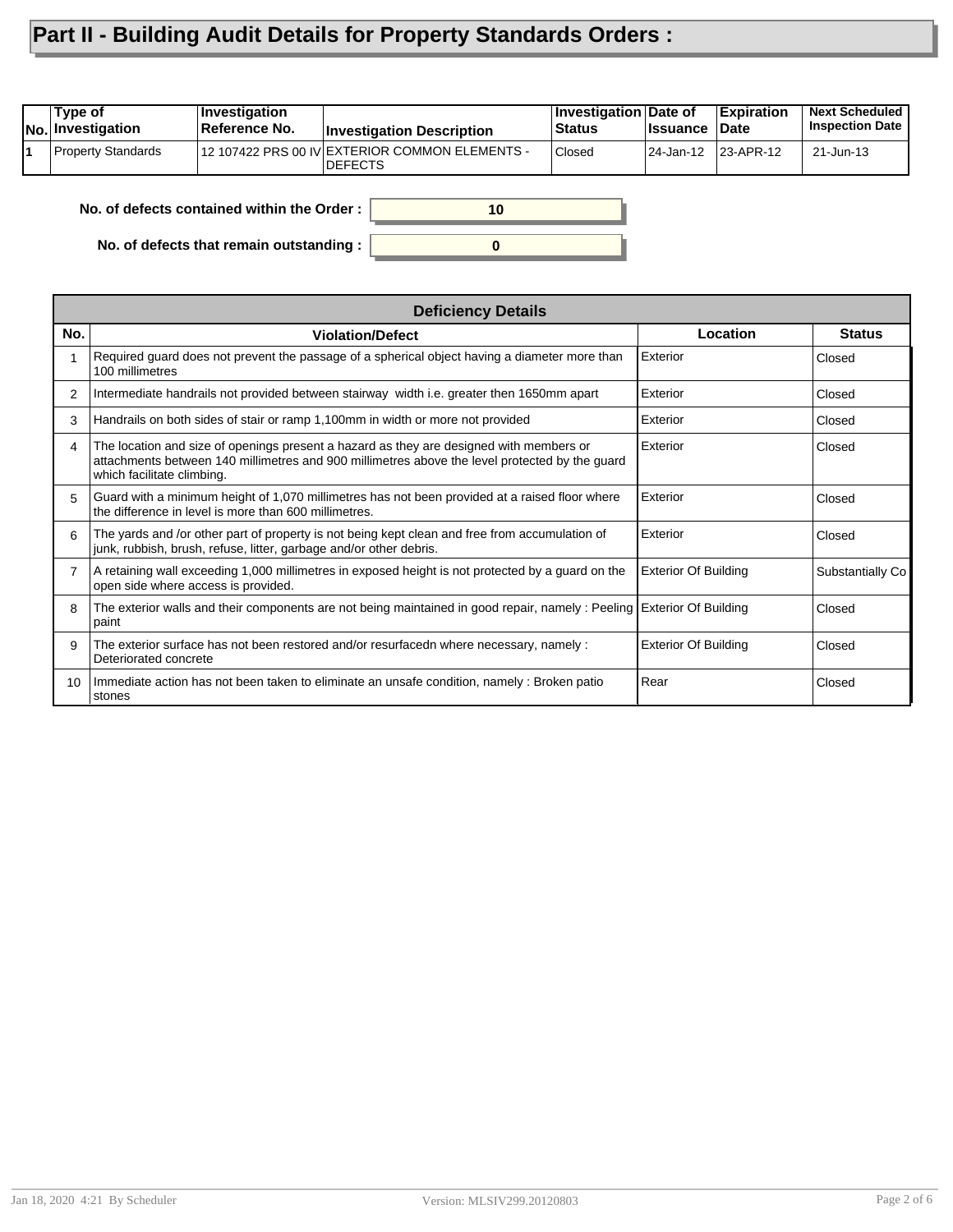| Type of<br>$ No $ Investigation | $\vert$ Investigation<br><b>Reference No.</b> | <b>Investigation Description</b>                                 | <b>Investigation Date of</b><br><b>Status</b> | <b>Ilssuance Date</b> | Expiration        | <b>Next Scheduled</b><br><b>Inspection Date</b> |
|---------------------------------|-----------------------------------------------|------------------------------------------------------------------|-----------------------------------------------|-----------------------|-------------------|-------------------------------------------------|
| Property Standards              |                                               | 12 107688 PRS 00 IV PARKING GARAGE/STRUCTURE -<br><b>DEFECTS</b> | <sup>1</sup> Closed                           | 124-Jan-12            | $ 23 - APR - 12 $ | 21-Jun-13                                       |

| No. of defects contained within the Order : $\vert$ | 16 |
|-----------------------------------------------------|----|
| No. of defects that remain outstanding :            |    |

|                 | <b>Deficiency Details</b>                                                                                                                                                                                                                                                                                                                             |              |                  |  |  |  |  |  |
|-----------------|-------------------------------------------------------------------------------------------------------------------------------------------------------------------------------------------------------------------------------------------------------------------------------------------------------------------------------------------------------|--------------|------------------|--|--|--|--|--|
| No.             | <b>Violation/Defect</b>                                                                                                                                                                                                                                                                                                                               | Location     | <b>Status</b>    |  |  |  |  |  |
|                 | Immediate action has not been taken to eliminate an unsafe condition, namely: Broken glass                                                                                                                                                                                                                                                            | Parking Area | Closed           |  |  |  |  |  |
| $\overline{2}$  | The electrical connections are not maintained in good working order, namely : Loose and open<br>wires                                                                                                                                                                                                                                                 | Parking Area | Closed           |  |  |  |  |  |
| 3               | The electrical connections are not maintained in a safe and complete condition, namely : Missing<br>cover plates                                                                                                                                                                                                                                      | Parking Area | Closed           |  |  |  |  |  |
| 4               | The parking or storage garage pedestrian exit door is not designed and installed so that, when the Parking Area<br>latch is released, the door will open easily in the direction of exit travel.                                                                                                                                                      |              | Closed           |  |  |  |  |  |
| 5               | The garage door that is equipped with an automatic closing mechanism is not equipped with a<br>sensing device that does not allow the door to close when any person, animal or object is<br>crossing its path.                                                                                                                                        | Parking Area | Closed           |  |  |  |  |  |
| 6               | The parking or storage garage is used to keep junk or rubbish.                                                                                                                                                                                                                                                                                        | Parking Area | Closed           |  |  |  |  |  |
| 7               | The parking or storage garage columns from floor level to a height of sixty (60) centimeters are<br>not painted black.                                                                                                                                                                                                                                | Parking Area | Closed           |  |  |  |  |  |
| 8               | The parking or storage garage columns painted surface is not maintained in a state of good<br>repair, namely : Paint deteriorated                                                                                                                                                                                                                     | Parking Area | Closed           |  |  |  |  |  |
| 9               | The parking or storage garage ceiling painted surface is not maintained in a state of good repair,<br>namely: Deteriorated paint                                                                                                                                                                                                                      | Parking Area | Closed           |  |  |  |  |  |
| 10 <sup>°</sup> | The ceilings in the parking or storage garage are not maintained free of holes, breaks or cracks.                                                                                                                                                                                                                                                     | Parking Area | Closed           |  |  |  |  |  |
| 11              | The ceilings in the parking or storage garage are not maintained free of holes, breaks or cracks,<br>namely: Deteriorated concrete and exposed rebars                                                                                                                                                                                                 | Parking Area | Substantially Co |  |  |  |  |  |
| 12 <sup>°</sup> | Interior lighting fixtures or lamps are not maintained.                                                                                                                                                                                                                                                                                               | Parking Area | Closed           |  |  |  |  |  |
| 13              | The plumbing system is not kept in good working order, namely : Leaking drain pipes                                                                                                                                                                                                                                                                   | Parking Area | Closed           |  |  |  |  |  |
| 14              | Small safe-exit arrows are not prominently displayed on columns or walls 1.5 metres above the<br>floor, measured from the center of the arrow to the floor; at least every ten (10) metres along the<br>safe-exit route; at all safe-exit route decision points along the safe-exit route; and wherever a<br>safe-exit route crosses a traffic aisle. | Parking Area | Substantially Co |  |  |  |  |  |
| 15              | The walls in the parking or storage garage are not maintained free of holes, breaks or cracks.                                                                                                                                                                                                                                                        | Parking Area | Closed           |  |  |  |  |  |
| 16              | The walls in the parking or storage garage are not impervious to water.                                                                                                                                                                                                                                                                               | Parking Area | Closed           |  |  |  |  |  |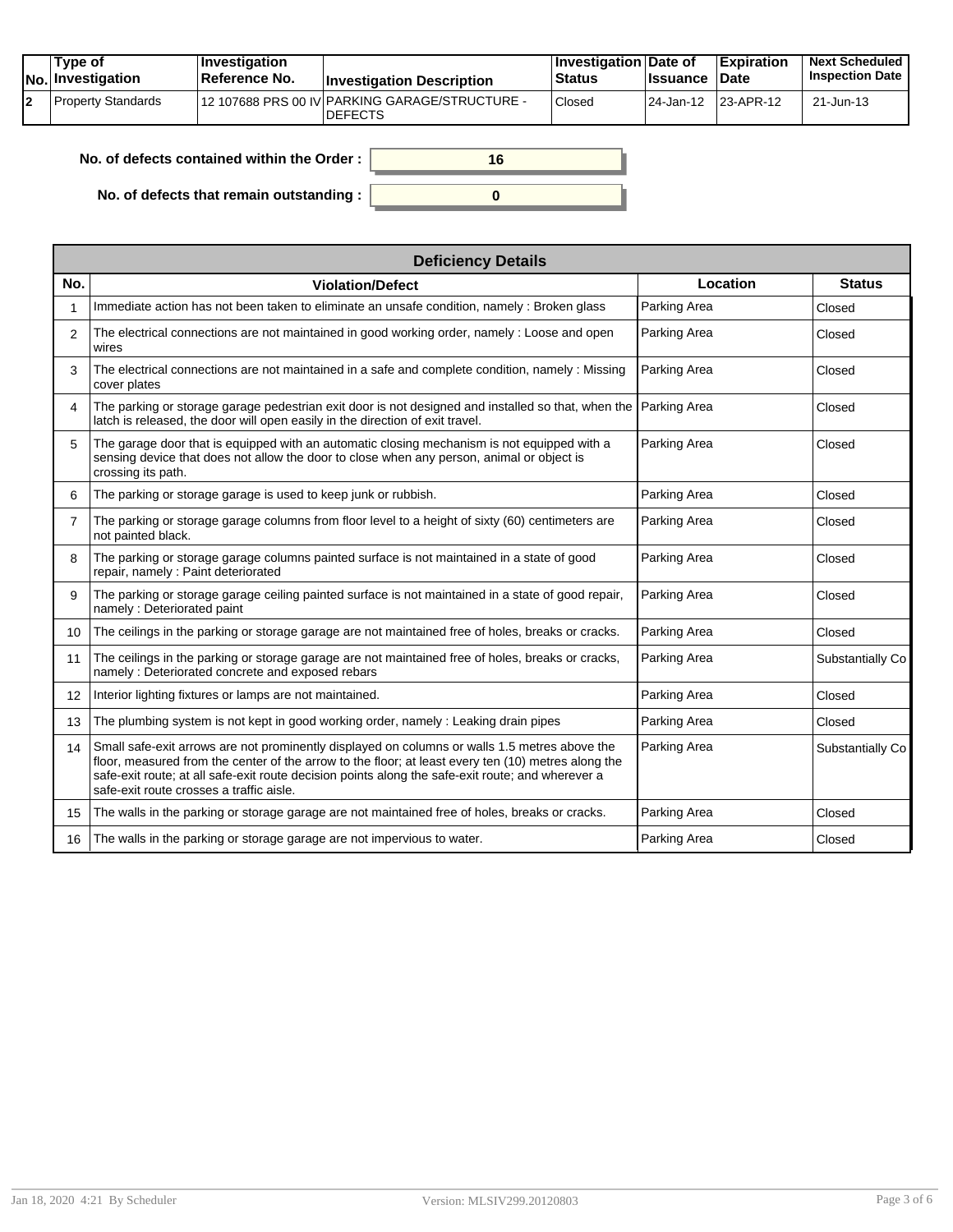|  | Tvpe of<br>$ No $ Investigation | <b>Investigation</b><br>⊺Reference No. | <b>Investigation Description</b>                                 | <b>Investigation Date of</b><br><b>Status</b> | <b>Issuance Date</b> | <b>Expiration</b> | <b>Next Scheduled</b><br><b>Inspection Date</b> |
|--|---------------------------------|----------------------------------------|------------------------------------------------------------------|-----------------------------------------------|----------------------|-------------------|-------------------------------------------------|
|  | Property Standards              |                                        | 12 107654 PRS 00 IV INTERIOR COMMON ELEMENTS -<br><b>DEFECTS</b> | Closed                                        | 25-Jan-12            | $ 25 - APR - 12 $ | 21-Jun-13                                       |

| No. of defects contained within the Order : $\vert$ | 39 |
|-----------------------------------------------------|----|
| No. of defects that remain outstanding :            |    |

|                   | <b>Deficiency Details</b>                                                                                                                                                                                                                |                                                      |               |  |  |  |  |  |  |
|-------------------|------------------------------------------------------------------------------------------------------------------------------------------------------------------------------------------------------------------------------------------|------------------------------------------------------|---------------|--|--|--|--|--|--|
| No.               | <b>Violation/Defect</b>                                                                                                                                                                                                                  | Location                                             | <b>Status</b> |  |  |  |  |  |  |
|                   | Wall(s) not maintained free of holes, cracks, damaged and deteriorated materials. Namely:<br>Electrical Room. Repair holes in wall and ceiling.                                                                                          | 2nd Floor                                            | Closed        |  |  |  |  |  |  |
| 2                 | Lighting in a service room is provided at less than 200 lux. Namely: Upgrade lighting in electrical<br>service room. 2nd floor and basement level.                                                                                       | 2nd floor                                            | Closed        |  |  |  |  |  |  |
| 3                 | Floor and/or floor covering not kept in a clean and sanitary condition and free from rubbish and<br>debris. Namely: Clean and clear all debris from the storage room.                                                                    | 2nd flr. 3rd floor and sub<br>basement storage rooms | Closed        |  |  |  |  |  |  |
| 4                 | Lighting in a storage room is provided at less than 50 lux. Namely: Upgrade lighting in 3rd floor<br>storage room.                                                                                                                       | 3rd floor storage room                               | Closed        |  |  |  |  |  |  |
| 5                 | Door hardware/devices are not maintained in good repair. Namely: Exit door near unit 404 is not<br>closing properly. Also on the 2nd floor.                                                                                              | 4th floor                                            | Closed        |  |  |  |  |  |  |
| 6                 | Wall(s) not maintained free of holes, cracks, damaged and deteriorated materials. Namely: Wall<br>finish needs painting inside 4th flr storage room. Also remove debris.                                                                 | 4th floor storage room                               | Closed        |  |  |  |  |  |  |
| $\overline{7}$    | Floor and/or floor covering not kept in a clean and sanitary condition and free from appliances and<br>debris. Namely: Remove appliance from inside storage room on the 5th floor.                                                       | 5th floor                                            | Closed        |  |  |  |  |  |  |
| 8                 | Ceiling not maintained free of holes, cracks, damaged and deteriorated materials. Namely: Hole in  5th flr storage room<br>ceiling on 5th flr storage room.                                                                              |                                                      | Closed        |  |  |  |  |  |  |
| 9                 | The electrical fixtures are not maintained in a safe and complete condition. Namely: Broken lens<br>covers on ceiling light fixtures.                                                                                                    | 7th fir Hallway                                      | Closed        |  |  |  |  |  |  |
| 10 <sup>°</sup>   | The electrical fixtures are not maintained in good repair. Namely: Electrical light switch cover plate<br>is missing.                                                                                                                    | 7th fir Storage Room                                 | Closed        |  |  |  |  |  |  |
| 11                | Wall(s) not maintained free of holes, cracks, damaged and deteriorated materials. Namely: Repair<br>hole in wall.                                                                                                                        | 7th fir storage room                                 | Closed        |  |  |  |  |  |  |
| $12 \overline{ }$ | Floor and/or floor covering not kept free from holes, stains, rubbish and debris. Namely: Basement Basement Electrical Room<br>Electrical Room. Clean and clear all discarded materials, clean vent and repair hole in ceiling.          |                                                      | Closed        |  |  |  |  |  |  |
| 13                | Previously finished wall(s) in the public area of the property are not renewed or refinished, when<br>necessary, to maintain a similar appearance. Namely: Basement Stairway. Paint peeling on wall.                                     | <b>Basement Stairway</b>                             | Closed        |  |  |  |  |  |  |
| 14                | Ceiling not maintained free of holes, cracks, damaged and deteriorated materials. Namely: Bell<br>Room. Holes in wall and ceiling.                                                                                                       | <b>Bell Room</b>                                     | Closed        |  |  |  |  |  |  |
| 15                | Lighting in a service room is provided at less than 200 lux. Namely: Bell Room. Lighting level is<br>below the required Lux. Upgrading is required. Also clean and clear all discarded materials from<br>the floor.                      | <b>Bell Room</b>                                     | Closed        |  |  |  |  |  |  |
| 16                | Lighting in a service room is provided at less than 200 lux. Namely: Boiler room. Upgrade lighting<br>to 200 Lux.                                                                                                                        | <b>Boiler Room</b>                                   | Closed        |  |  |  |  |  |  |
| 17                | The electrical fixtures are not maintained in a safe and complete condition. Namely: Extension<br>cord for sump pump to be removed. Remove corroded electrical connection to secondary sump<br>pump. Remove all loose and hanging wires. | <b>Boiler Room</b>                                   | Closed        |  |  |  |  |  |  |
| 18                | Ceiling not maintained free of holes, cracks, damaged and deteriorated materials. Namely: Repair<br>holes in ceiling and exposed re-bars in the Boiler rooom.                                                                            | Boiler room                                          | Closed        |  |  |  |  |  |  |
| 19                | Wall(s) constructed for the purpose of separation is not of a gas tight construction. Namely: Boiler<br>Room. Repair holes in wall. Remove garbage bag from hole in wall and replace with a proper vent<br>grill.                        | Boiler room                                          | Closed        |  |  |  |  |  |  |
| 20                | Floor and/or floor covering not kept in a clean and sanitary condition. Namely: Boiler Room.<br>Clean and clear all debris and discarded materials from the floor.                                                                       | Boiler room                                          | Closed        |  |  |  |  |  |  |
| 21                | . Handrails on both sides of stair or ramp 1,100mm in width or more not provided. Namely: A 2nd<br>handrail is required on stairs to elevator room.                                                                                      | <b>Elevator Room</b>                                 | Closed        |  |  |  |  |  |  |
| 22                | Height of the guard for the exit stairs are less than 1,070 millimetres around landings.                                                                                                                                                 | Elevator Room                                        | Closed        |  |  |  |  |  |  |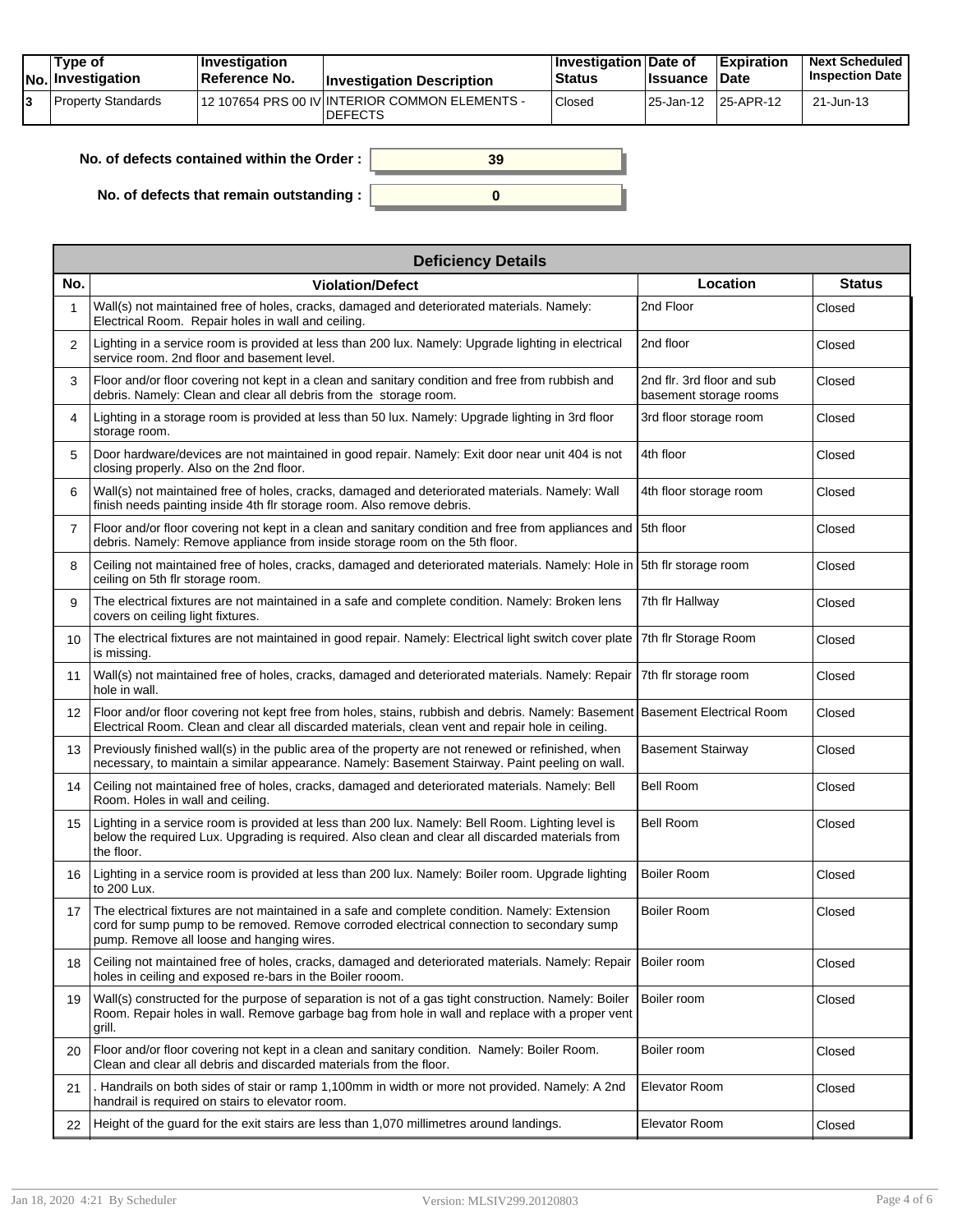| 23 | The location and size of openings present a hazard as they are designed with members or<br>attachments between 140 millimetres and 900 millimetres above the level protected by the quard<br>which facilitate climbing.                                | Elevator Room        | Closed |
|----|--------------------------------------------------------------------------------------------------------------------------------------------------------------------------------------------------------------------------------------------------------|----------------------|--------|
| 24 | Floor and/or floor covering not kept free from holes, stains, rubbish and debris. Namely: Remove<br>all debris and discarded materials for the elevator room.                                                                                          | Elevator Room        | Closed |
| 25 | Guard has openings of a size that does not prevent the passage of a sphere having a diameter<br>more than 100 millimetres                                                                                                                              | <b>Elevator Room</b> | Closed |
| 26 | Door hardware/devices have been removed and not replaced. Namely: Replace door panels in<br>elevator room.                                                                                                                                             | Elevator Room        | Closed |
| 27 | Lighting in a service hallway is provided at less than 50 lux.                                                                                                                                                                                         | Hallways             | Closed |
| 28 | Floor(s) and/or floor covering(s) not maintained free from trip or other hazardous condition.<br>Namely: Remove floor mats from the hallways.                                                                                                          | Hallways             | Closed |
| 29 | Floor and/or floor covering not kept in a clean and sanitary condition. Namely: Laundry Room.<br>Clean lint from behind machines. Paint ceiling where required. Missing access cover on wall.<br>Provide grill over vent pipe in wall.                 | Laundry Room         | Closed |
| 30 | The plumbing system is not kept free from leaks or defects. Namely: Water leak on floor from<br>unknown origin. Repairs are required.                                                                                                                  | Laundry Room         | Closed |
| 31 | The emergency contact sign is not in lettering of not less than 12.7 millimetres in height.                                                                                                                                                            | Lobby                | Closed |
| 32 | Emergency contact sign does not indicate current name, address and telephone number of the<br>person responsible for the property and the name and telephone number of the authorized person<br>to contact in case of an emergency on a 24 hour basis. | Lobby                | Closed |
| 33 | Door hardware/devices are not maintained in good repair. Namely: Locker No. 16. Broken door<br>and hinges need repair.                                                                                                                                 | Locker Room          | Closed |
| 34 | Floor(s) and/or floor covering(s) not maintained free from trip or other hazardous condition.<br>Namely: Remove discarded furniture and debris from the aisleway in the locker room.                                                                   | Locker room          | Closed |
| 35 | Previously finished wall(s) in the public area of the property are not renewed or refinished, when<br>necessary, to maintain a similar appearance. Namely: Plaster repairs on wall are not painted.<br>Near unit 603                                   | Near Unit 603        | Closed |
| 36 | Previously finished wall(s) in the public area of the property are not renewed or refinished, when<br>necessary, to maintain a similar appearance. Namely: Plaster repairs on wall are required to be<br>painted. Near unit 504 and 202.               | Near unit 504        | Closed |
| 37 | Lighting in a service stairway is provided at less than 50 lux.                                                                                                                                                                                        | Stairway             | Closed |
| 38 | Required handrails on stairs or ramps are less than 865mm or more than 965mm high                                                                                                                                                                      | Stairways            | Closed |
| 39 | The electrical connections are not maintained in good working order. Namely: Replace light fixture Sub-Basement Level<br>in the ceiling at the sub-basement level. East side exit from locker room.                                                    |                      | Closed |
|    |                                                                                                                                                                                                                                                        |                      |        |